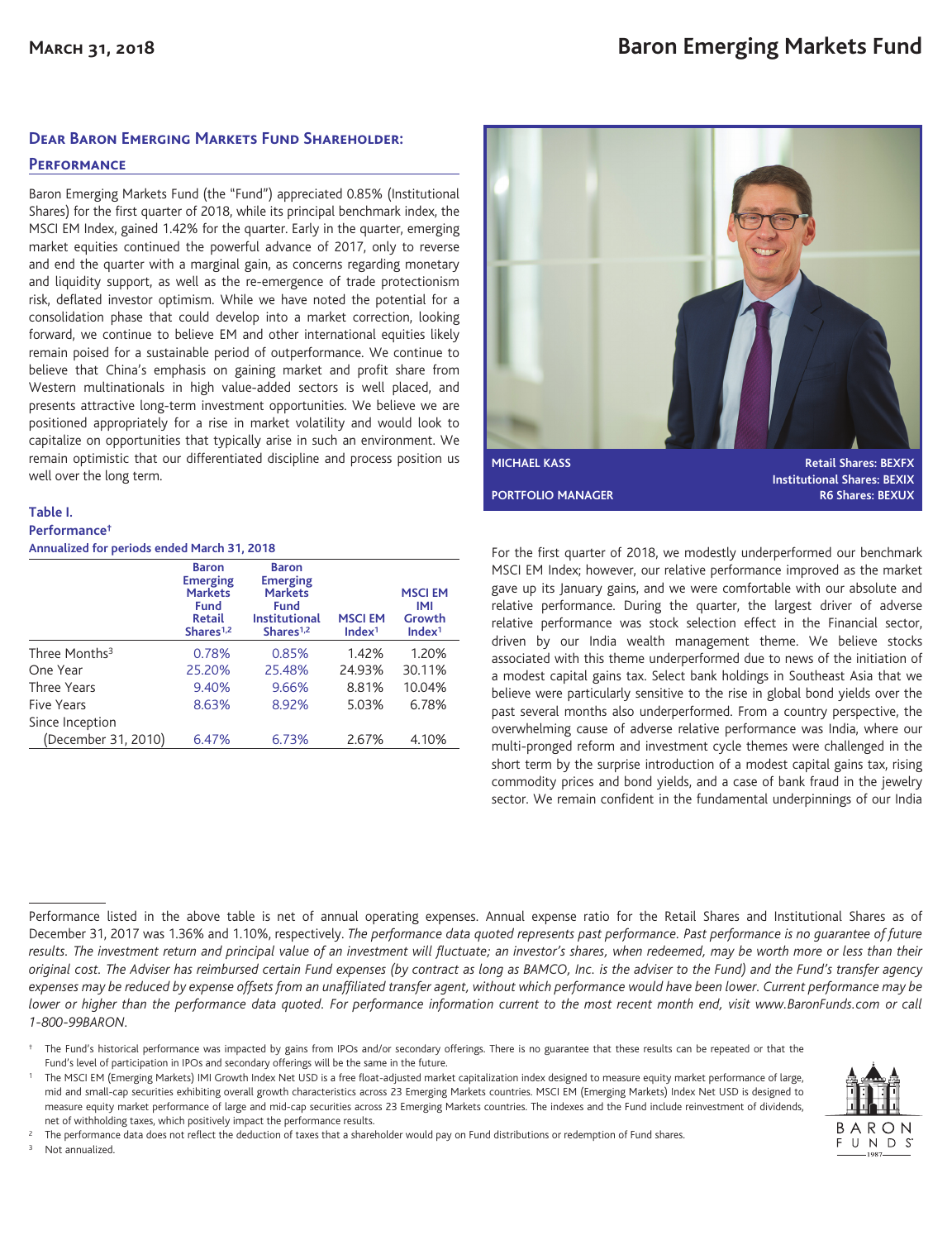# **Baron Emerging Markets Fund**

investments and general overweight position, and we believe the peak of underperformance for India equities is likely behind us.

On the positive side, stock selection effect in the Information Technology sector was particularly strong, led by significant gains in **Kingdee International Software Group Co. Ltd**., a Chinese software company transitioning to cloud-based services, **PagSeguro Digital Ltd**., a Brazil-based payment services company, which completed its initial public offering during the quarter, and **MyEG Services Berhad**, a Malaysian payments and transaction services company. By country, stock selection effect in China was the principal driver of relative outperformance.

#### **Table II.**

### **Top contributors to performance for the quarter ended March 31, 2018**

|                                               | Percent<br>Impact |
|-----------------------------------------------|-------------------|
| Kingdee International Software Group Co. Ltd. | 0.58%             |
| PagSeguro Digital Ltd.                        | 0.42              |
| Petróleo Brasileiro S.A. - Petrobras          | 0.35              |
| MyEG Services Berhad                          | 0.33              |
| Sunny Optical Technology Group                | 0.32              |

Shares of **Kingdee International Software Group Co. Ltd**., an enterprise management software provider in China, rose during the quarter on solid cloud software sales. We believe Kingdee's cloud suite will provide significant value to customers seeking ways to counter rising labor costs in China and see cloud adoption in China rapidly rising from a low base. The Chinese government is emphasizing business productivity growth via software automation, and we believe the company is on track for expansion after a management transition, a repositioned sales channel, and the recent JD.com investment.

PagSeguro Digital Ltd. is a Brazilian payment processor and merchant acquirer. Shares rose during PagSeguro's first quarter as a publicly traded company on news that its business is growing at a rapid rate. We believe credit card and digital payment penetration is low among the Brazil population, and PagSeguro's digital wallet and physical device form an attractive platform that should allow small merchants to accept digital currency and grow over time, in our view.

Shares of **Petróleo Brasileiro S.A. – Petrobras**, the leader in offshore deep water oil production development in Brazil, appreciated in the first quarter due to lower perceived risk around Brazil's presidential elections and progress on a transfer-of-rights resolution with the Brazilian government that has implemented several market-oriented reforms in the oil & gas sector. We retain conviction due to the ramp-up in production at pre-salt oil fields. We also expect a deleveraging of the company's balance sheet through non-core asset divestments over the next several years.

Shares of **MyEG Services Berhad** rose in the quarter on a strong earnings report. MyEG is a software-enabled data services firm serving public entities in Malaysia. We believe MyEG has several exciting data service opportunities that could help the government lower its administrative costs and reduce bureaucracy. The company's new employer insurance and job-matching programs are designed to lower frictional costs, and its goods and services initiative helps improve tax compliance in Malaysia.

**Sunny Optical Technology Group** is an integrated manufacturer of opticalrelated products in China. Shares appreciated after the company's camera module and lens business exceeded market expectations, thanks to market share gains and margin expansion. New businesses, such as a 3D sensing module, provided additional upside to the company's growth trajectory. We continue to hold Sunny as one of our high conviction ideas.

#### **Table III.**

### **Top detractors from performance for the quarter ended March 31, 2018**

|                                      | Percent<br>Impact |
|--------------------------------------|-------------------|
| Tata Global Beverages Limited        | $-0.29%$          |
| Vakrangee Limited                    | $-0.22$           |
| Motherson Sumi Systems Limited       | $-0.19$           |
| Edelweiss Financial Services Limited | $-0.19$           |
| Max Financial Services Limited       | $-0.19$           |

Shares of **Tata Global Beverages Limited**, the world's second largest tea company, declined due to profit-taking as earnings growth missed analyst consensus expectations. We retain conviction in Tata Global Beverages, as we believe new leadership at parent company Tata Sons will emphasize efficiency and productivity and create significant shareholder value. We believe Tata Global Beverages is benefiting from a structural shift in consumer preference toward healthier beverages, especially in India. The company also operates the Starbucks franchise in India.

Shares of **Vakrangee Limited**, a digital and logistics services provider servicing rural India, declined sharply during the quarter following reports of improper trading activity in its shares and a lack of disclosure. While the company has denied any wrongdoing, we are evaluating the situation closely.

Shares of **Motherson Sumi Systems Limited**, a global auto parts supplier, fell in the quarter due to earnings results that missed analyst consensus and investor anticipation of a decline in original equipment manufacturer volumes. We think the company has a solid operational track record and a proven ability to make accretive acquisitions. The company is benefiting from industry consolidation across various geographies and is expanding its business in developing countries such as China and India.

Shares of **Edelweiss Financial Services Limited**, a leading non-bank financial company in India, declined in the quarter due to profit-taking and investor concerns about a new capital gains tax as well as rising bond yields that would lead to margin headwinds for the firm. The company is well positioned, in our view, to benefit from growing demand for retail lending, distressed assets, and wealth management products and services, and has a prudent risk management process. We believe the company could generate a book value growth rate in the high teens over the next five years.

Shares of **Max Financial Services Limited**, India's leading life insurance company, declined in the quarter due to investor concerns about uncertainties related to Max Financial Services' collaboration with Axis Bank, a key distribution partner. Both parties are currently negotiating renewal terms. We remain comfortable as we think a commercial extension is highly likely and further believe the company will benefit from strong consumer demand for term protection and financial savings products. We see secular growth opportunities in India's life insurance industry and expect mid-teens earnings growth over the next three-to-five years.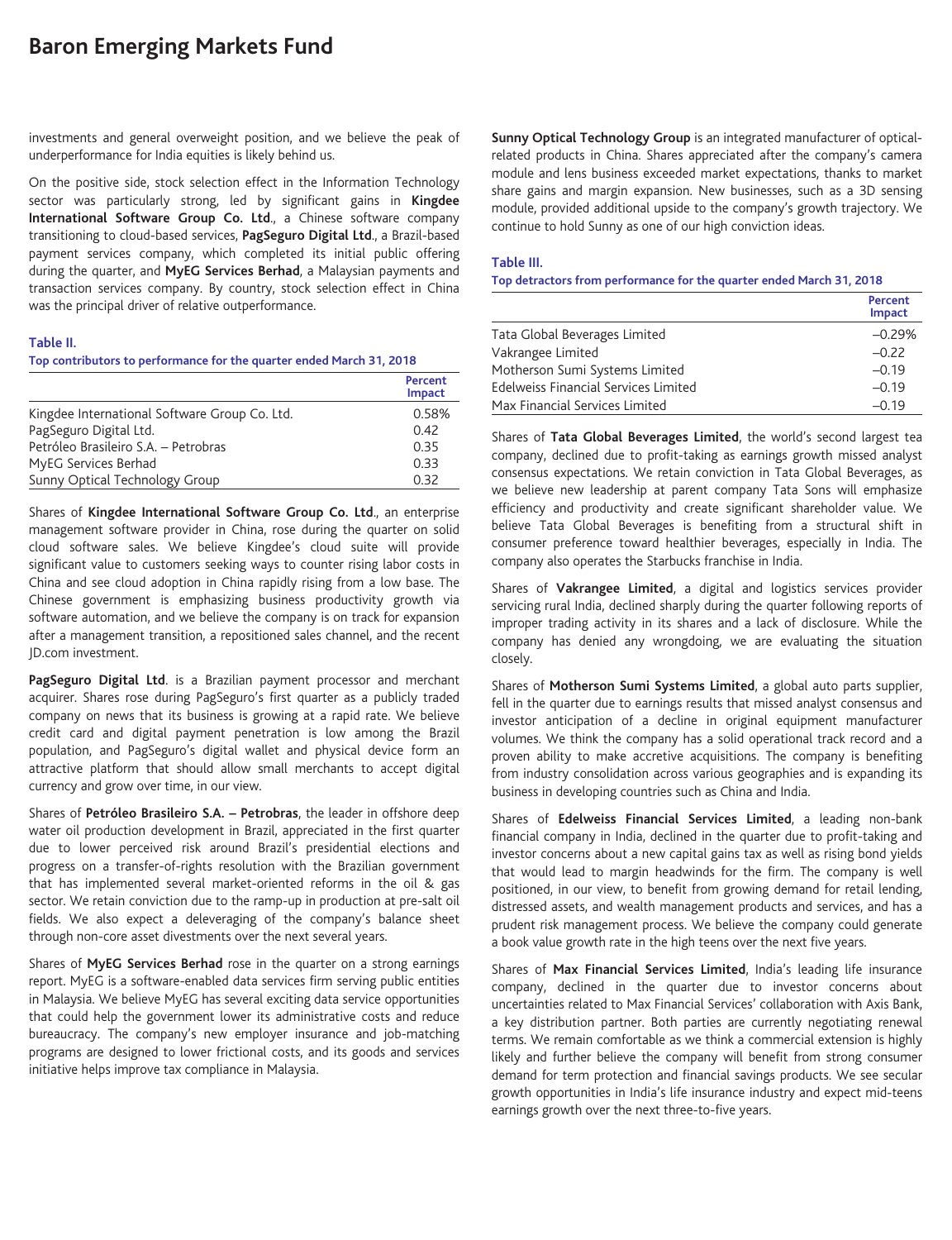# **Portfolio Structure**

### **Table IV.**

### **Top 10 holdings as of March 31, 2018**

|                                                 | <b>Percent of</b><br><b>Net Assets</b> |
|-------------------------------------------------|----------------------------------------|
| Tencent Holdings, Ltd.                          | 3.8%                                   |
| Alibaba Group Holding Limited                   | 3.7                                    |
| Sberbank of Russia PISC                         | 2.5                                    |
| Samsung Electronics Co., Ltd.                   | 2.3                                    |
| KB Financial Group, Inc.                        | 2.1                                    |
| China Construction Bank Corporation             | 2.0                                    |
| Baidu, Inc.                                     | 1.8                                    |
| Taiwan Semiconductor Manufacturing Company Ltd. | 1.8                                    |
| Housing Development Finance Corporation Limited | 1.7                                    |
| Sino Biopharmaceutical Ltd.                     | 1.6                                    |

## **Exposure By Country**

### **Table V.**

**Percentage of securities by country as of March 31, 2018**

|                | <b>Percent of</b><br><b>Net Assets</b> |
|----------------|----------------------------------------|
| China          | 31.8%                                  |
| India          | 17.8                                   |
| <b>Brazil</b>  | 7.1                                    |
| Korea          | 6.6                                    |
| Taiwan         | 5.6                                    |
| South Africa   | 4.6                                    |
| Mexico         | 4.1                                    |
| Russia         | 4.0                                    |
| Argentina      | 3.3                                    |
| Philippines    | 1.9                                    |
| Hong Kong      | 1.5                                    |
| Malaysia       | 1.3                                    |
| United Kingdom | 0.9                                    |
| Panama         | 0.9                                    |
| Indonesia      | 0.9                                    |
| Thailand       | 0.7                                    |
| Nigeria        | 0.1                                    |

*Exposure by Market Cap:* The Fund may invest in companies of any market capitalization, and we have generally been broadly diversified across large-, mid- and small-cap companies, as we believe developing world companies of all sizes often exhibit attractive growth potential. At the end of the first quarter of 2018, the Fund's median market cap was \$10.5 billion, and we were invested approximately 74.4% in large- and giant- cap companies, 17.2% in mid-cap companies and 1.5% in small- and micro-cap companies as defined by Morningstar, with the remainder in cash.

## **RECENT ACTIVITY**

During the quarter, we made several additions to existing themes and positions, notably in the China domestic value-added arena, where we initiated positions in **CSPC Pharmaceutical Group Limited**, our second bioscience and pharmaceutical investment, and **Han's Laser Technology Co. Ltd.**, a leading high-precision laser equipment company positioned to benefit from the rising penetration of industrial automation and electric vehicles. Also in this theme, we increased our investment in **Kandge Xin Composite Material** during the quarter.

We also participated in the initial public offering of **PagSeguro Digital Ltd.**, a Brazilian payment services provider, which we believe has an attractive value and technology proposition, particularly for merchants who have not previously been able to offer credit or debit card-based payments. Further, we initiated positions in **KIA Motors Corporation**, which is a likely beneficiary of Chaebol reform in Korea, and **JSW STEEL Ltd.** of India, which we believe is positioned to be a consolidator of distressed assets and benefit from ongoing capacity reductions in China.

We would also like to emphasize two early-stage themes that took shape over the past quarter. In India, we have been following and researching the restructuring of Tata Sons, one of the oldest, largest and most diversified industrial entities in the country. Over the past 15 years, the group implemented a global expansion strategy that yielded sub-par results, high leverage, and a deteriorating return on capital profile. We believe that recent leadership changes at Tata Sons have the potential to yield significant value creation for shareholders in the group's publicly listed entities. Last year, the former CEO of Tata Consultancy Services was promoted to Chairman at Tata Sons, while a respected veteran investment banker assumed the role of CFO. The new leadership's top priority is to divest non-core and/or lossmaking entities, reduce leverage, and focus on maximizing profit in its core India businesses. Organic growth, profitability, and return on capital will form the new basis for management accountability and incentive structures at the publicly traded subsidiary level. We now have positions in four Tata Sons companies. In addition to our positions in **Tata Global Beverages Limited** and **Tata Communications Limited**, this quarter we established new positions in **Tata Chemicals Limited** and **Titan Company Limited.** The latter is a high-quality jewelry and gold retailer that we believe could be a major beneficiary of industry disruption given the high-profile default of a competitor.

Comprising a second early-stage theme, we added another investment in the China SOE bank sector, **Industrial and Commercial Bank of China Limited**, as we have gained conviction that recent improvements in asset growth, net interest margins, and credit quality are likely sustainable, leading to an acceleration in earnings growth for the first time in several years. We believe recent regulatory measures suggest that we have entered a period of market share gains for the traditional deposit-taking banks, after several years of losses to non-bank financial players.

During the quarter, we sold our remaining investments in **Ctrip.com International, Ltd.**, **Banco Santander-Chile**, **LG Household & Health Care Ltd.**, **Sociedad Química y Minera de Chile SA** and **Multi Commodity Exchange of India Ltd.**, given concerns over deterioration in fundamentals or valuation. We also note that we have modestly reduced our China technology holdings, which form the foundation of our internet and e-commerce theme, after a period of material gains, by selling Ctrip, and reducing **Baidu, Inc**., **Bitauto Holdings Limited**, **Alibaba Group Holding Limited**, and **Kingdee International Software Group Co. Ltd**.